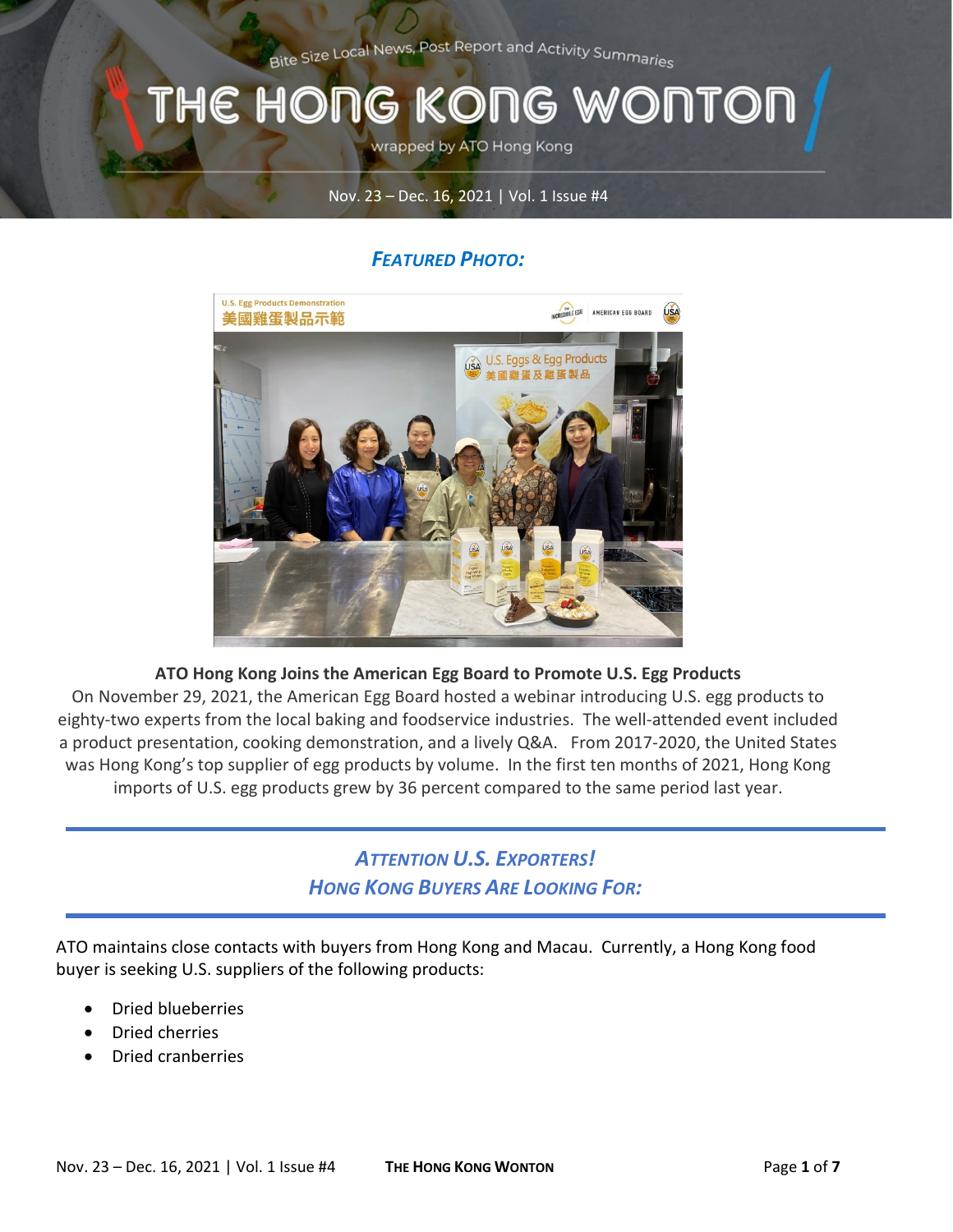If you are interested in supplying these products, please contac[t ATOHongKong@usda.gov](mailto:ATOHongKong@usda.gov) provide your company information, contact person, and email address. We will connect you with interested buyers.

#### *OVERALL ECONOMY*



### **Hong Kong Imposes Stringent Quarantine on U.S. Arrivals: [\[rthk.hk,](https://news.rthk.hk/rthk/en/component/k2/1623700-20211210.htm) December 12, 2021]**

Effective December 13, inbound travelers from the United States will have to spend the first seven days of their three-week isolation at Penny's Bay -the government-run quarantine center- and get tested every day before they move to a quarantine-hotel for the next 14 days. The new measures came after a man traveling from the United States was found to be carrying the Omicron variant. **ATO Notes:** Diplomatic Missions and the international business community in Hong Kong continue to convey their concerns to the host government about the lengthy quarantine requirements. As quarantine rules continue to evolve, Post recommends U.S. travelers check the U.S. Consulate [webpage](https://hk.usconsulate.gov/) for the latest information.

#### **Use of the "LeaveHomeSafe" App Becomes Mandatory for Entering Restaurants and other Listed Premises; Elderly People, Minors and those with Disabilities are Exempted [\[Oriental Daily,](https://hk.on.cc/hk/bkn/cnt/news/20211209/bkn-20211209083656866-1209_00822_001.html) December 9, 2021]**

Starting December 9, 2021, the use of the "LeaveHomeSafe" app is mandatory when entering restaurants and other listed premises. People over the age of 65, under 15, with disabilities, or are approved by authorized organizations, are exempted and will need to fill out a paper form in lieu of the app. The premises listed are all restaurants that offer dine-in service, bars or pubs, bathhouses, party rooms, clubs or nightclubs, karaoke establishments, mahjong-tin kau premises, cruise ships, amusement game centers, fitness centers, places of amusement, places of public entertainment, beauty parlors and massage establishments, clubhouses, sports premises, swimming pools, hotel and guesthouses, and event premises. Under the regulation, all restaurants no longer have the option of shortening operating hours and limiting capacity due to replacing staff undergoing mandatory COVID-19 testing or vaccination. **ATO Notes:** The Hong Kong government introduced the "LeaveHomeSafe" app in late 2020. The app tracks locations visited when users scan the QR code at the premises, and sends users message alerts if COVID cases are reported in frequented places. In the event the person tests positive, the health authority will use the record to trace contacts. In November 2021, the government imposed mandatory use of the app when entering government buildings (libraries, museum, sport centers, hospitals etc.) and government-run wet markets with the exemption of the elderly, children, and people with disabilities. On December 10, the government introduced the "Hong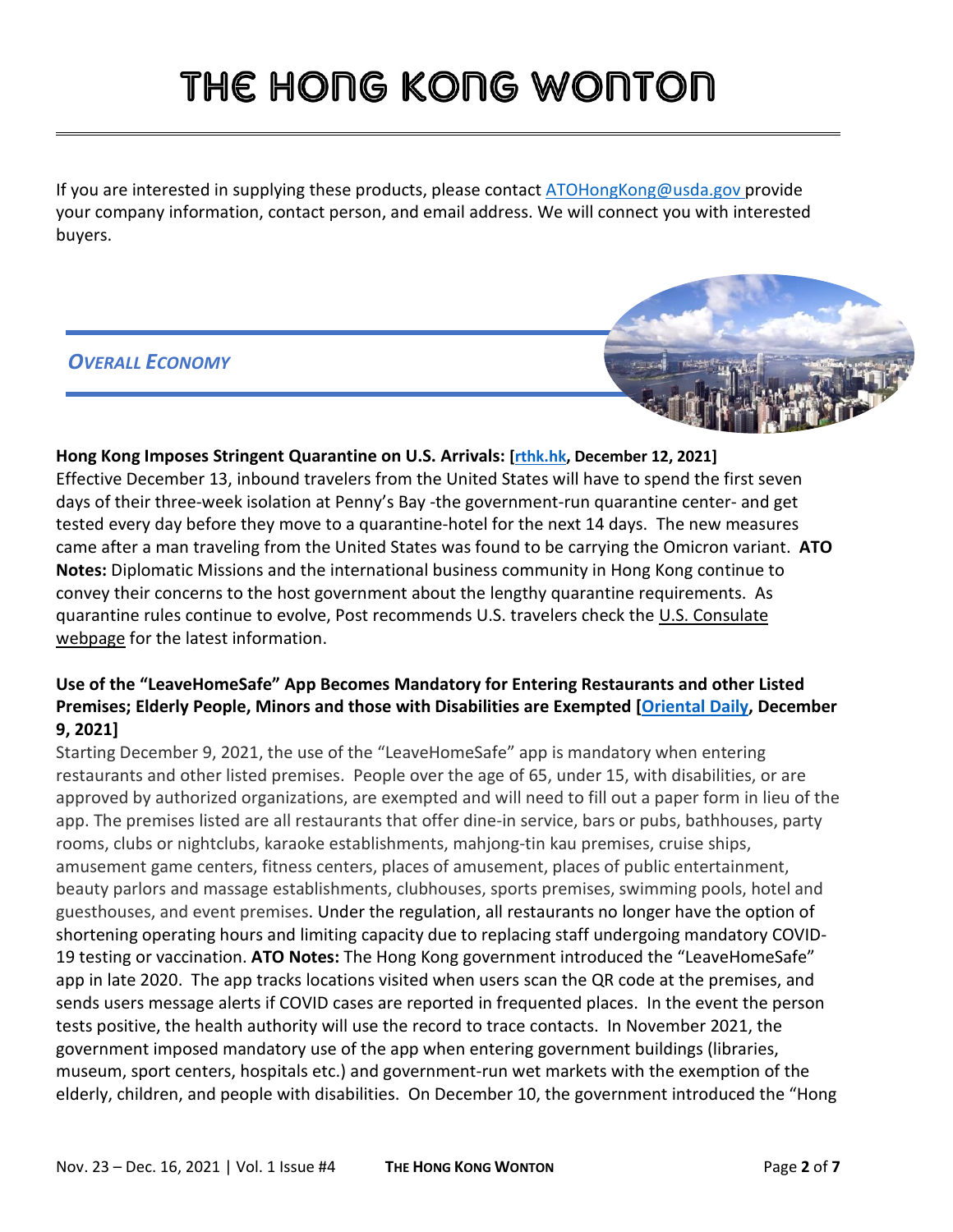Kong Health Code" system to facilitate quarantine-free travel between Guangdong, Macau and Hong Kong. Users need to upload their visit records to the "Hong Kong Health Code" system through an updated version of "LeaveHomeSafe" mobile app and then login to receive the code as a prerequisite to travel.

#### **In 2020, Hong Kong Disposed of 200 Million Plastic Wraps and Used 5.91 billion Plastic Disposable Packaging Items for Takeaway Orders [\[The Standard,](https://www.thestandard.com.hk/section-news/section/11/236825/Plastic--wrapped-HK-rapped) December 8, 2021]**

Four groups in a joint statement said that last year, Hong Kong sold nearly 200 million packs of foodstuffs – rice, instant noodles, Chinese noodles, and sugar – with enough plastic wrapping that could stretch twice around Earth. Another environmental group estimated that Hong Kongers used 3.94 billion disposable packaging items for takeaway orders in 2019, a figure that increased to 5.91 billion in 2020 as takeaway orders on delivery platforms surged 50 percent amid the pandemic. The group urged the government to develop policies to restrict single-use plastic wraps and establish a producer responsibility scheme requiring food manufacturers to reduce the use of plastic packaging. Earlier this year, the government launched a public consultation on regulating disposable plastic tableware, but a group said the policy should address all kinds of takeout packaging. The group also said the government should educate the public and engage with the industry to reduce plastic waste. **ATO Notes:** Companies and groups in Hong Kong have started reusable tableware rental services at areas with restaurant clusters or at events. Customers or event organizers may rent the tableware at a reasonable price and return them to the designated kiosks. A green group is urging the government to facilitate establishment of these rental services to pave the way for the plasticware ban [\(source](https://www.hk01.com/%E7%A4%BE%E6%9C%83%E6%96%B0%E8%81%9E/684375/%E6%86%82%E7%AE%A1%E5%88%B6%E5%8D%B3%E6%A3%84%E9%A4%90%E5%85%B7%E8%AE%8A%E5%BB%A2%E7%89%A9%E8%BD%89%E7%A7%BB-%E7%92%B0%E5%9C%98%E7%B1%B2%E6%94%BF%E5%BA%9C%E5%BC%95%E9%A4%90%E5%85%B7%E7%A7%9F%E5%80%9F%E6%9C%8D%E5%8B%99%E5%A4%9A%E8%A8%AD%E5%9B%9E%E6%94%B6%E9%BB%9E)  [article\)](https://www.hk01.com/%E7%A4%BE%E6%9C%83%E6%96%B0%E8%81%9E/684375/%E6%86%82%E7%AE%A1%E5%88%B6%E5%8D%B3%E6%A3%84%E9%A4%90%E5%85%B7%E8%AE%8A%E5%BB%A2%E7%89%A9%E8%BD%89%E7%A7%BB-%E7%92%B0%E5%9C%98%E7%B1%B2%E6%94%BF%E5%BA%9C%E5%BC%95%E9%A4%90%E5%85%B7%E7%A7%9F%E5%80%9F%E6%9C%8D%E5%8B%99%E5%A4%9A%E8%A8%AD%E5%9B%9E%E6%94%B6%E9%BB%9E).



#### **Hong Kong Bars Flock to Join New 'Happy Hour' App [\[The Drinks](https://gcc02.safelinks.protection.outlook.com/?url=https%3A%2F%2Fwww.thedrinksbusiness.com%2F2021%2F11%2Fhong-kong-bars-flock-to-join-new-happy-hour-app-ahead-of-its-official-launch%2F&data=04%7C01%7CLeungAY%40state.gov%7C762a69d607774def841308d9b0ab0fd4%7C66cf50745afe48d1a691a12b2121f44b%7C0%7C0%7C637735071009612099%7CUnknown%7CTWFpbGZsb3d8eyJWIjoiMC4wLjAwMDAiLCJQIjoiV2luMzIiLCJBTiI6Ik1haWwiLCJXVCI6Mn0%3D%7C3000&sdata=DVb3CF38Y%2F%2FBUjcuhn8BitN%2FmEzzX9gjyCMaO0kIVQU%3D&reserved=0) Business, November 23, 2021]**

A bar app that connects drinkers with happy hours and drinks deals in bars across Hong Kong, is causing a stir in the city, with local bars leaping to sign up. The app went live in February, but as most bars and pubs were closed during this period due to COVID-19 lockdowns, the official launch for the platform took place on November 27. More than 400 bars across Hong Kong's 18 districts have already signed up to partner with the app, which has been downloaded more than 1,700 times by thirsty consumers. **ATO Notes:** Sales of food and beverages are expected to continue recovering during the holiday season and as the local cases of COVID-19 remain under control.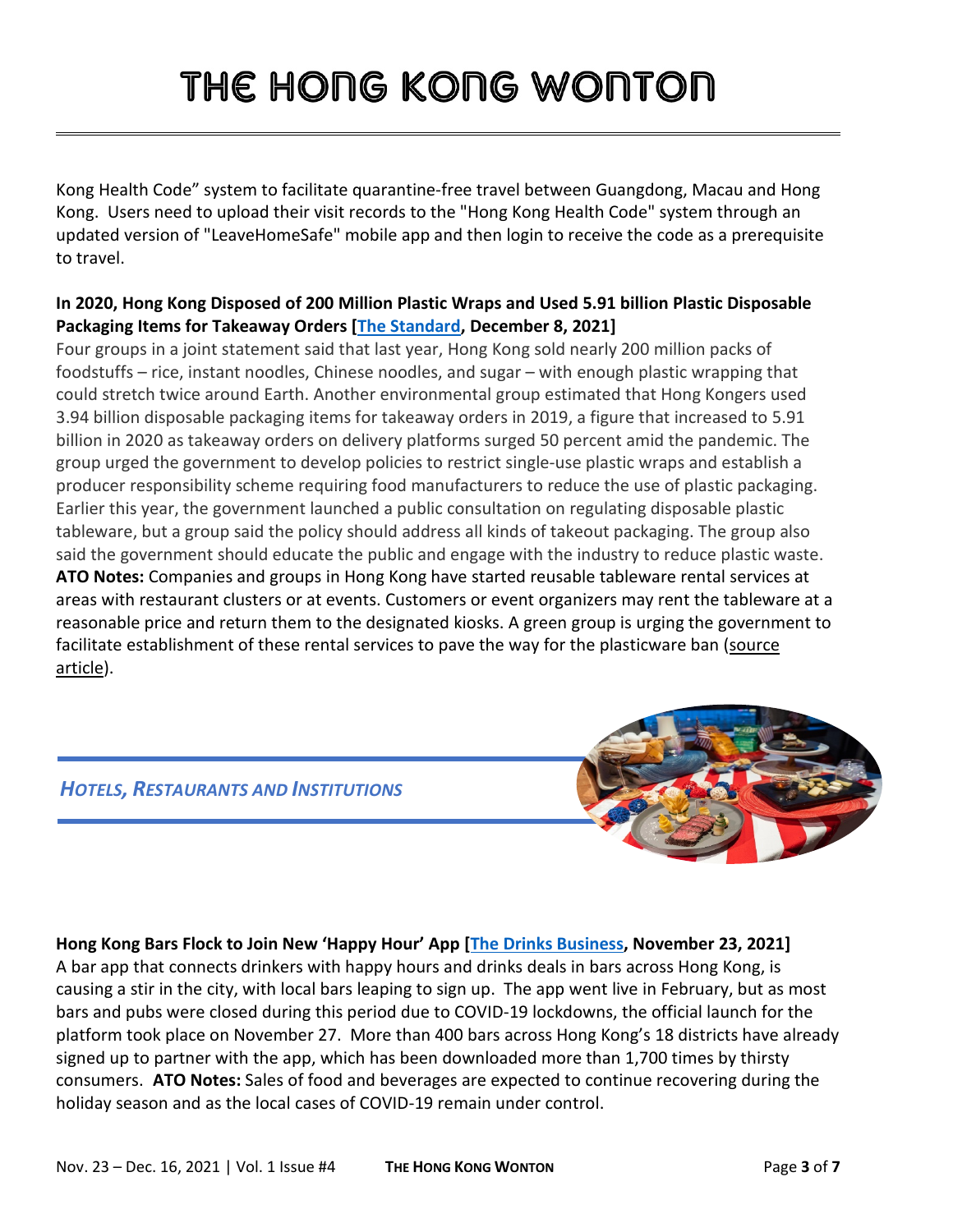#### **Local Fast-Food** *Chain Cafe de Coral* **is set to Increase Menu Prices [\[The Standard,](https://www.thestandard.com.hk/section-news/section/2/236388/Cafe-de-Coral-menu-may-see-$1-price-hike) November 25, 2021]**

Local fast-food chain *Cafe de Coral* is not ruling out a price hike as it saw its net profit plunge by 50 percent year-on-year to \$10.4 million and no prospects of government assistance. Facing pressure from food costs and labor expenses, their chief executive Peter Lo said that the fast-food restaurant chain may increase prices around \$0.13 by restructuring its menu, but there is little room for higher price increases. Meanwhile, Lo reported revenue is still 10 percent lower compared to pre-pandemic levels, as disruptions in the supply chain has taken a toll on the firm's operations mainly due to the shortage in containers. **ATO Notes:** *Cafe de Coral* is one of the largest fast-food chains in Hong Kong with over 160 stores serving more than 300,000 customers daily.

#### **Local Fast Food Chain** *Fairwood* **Sees Profit Slides [\[The Standard,](https://www.thestandard.com.hk/section-news/section/2/236558/Fairwood-slips-as-profit-slides-19pc-to-$52m) December 1, 2021]**

Local fast-food chain *Fairwood* posted a 19 percent drop in its interim net profit to \$6.7 million year-on year. Rising food costs and staff shortages represent some of its biggest challenges going forward. The company said it will continue to negotiate lower rentals while also enhancing efficiencies in its operations. The increasing takeaway sales are also opening options to better utilize the physical floor space, especially in its larger restaurants. **ATO Notes:** Fairwood is a large fast-food chain in Hong Kong with 155 stores, including 143 fast food stores and 12 specialty restaurants.

#### **Uber Eats to Quit Hong Kong, Focus Turns to Uber Taxi [\[The Standard,](https://www.thestandard.com.hk/breaking-news/section/4/183708/Uber-Eats-to-quit-Hong-Kong,-focus-turns-to-Uber-Taxi%C2%A0) November 30, 2021]**

Uber Eats announced that the company will stop its five-year-old food delivery service in Hong Kong on December 31, 2021, as the company shifts its focus to the taxi hailing service. Uber said it is a difficult decision and will help employees, restaurant partners, delivery people, and consumers in the transition. There are three takeaway delivery platforms in Hong Kong: Deliveroo, Foodpanda, and Uber Eats. Francis Fong Po-kiu, honorary president of the Hong Kong Information Technology Federation, said Uber Eats has a smaller market share, and may see more significant potential in advancing its taxi-related business as Uber bought taxi-hailing platform HKTaxi earlier. Apart from the HKTaxi acquisition, Uber is investing in a taxi driving license rebate scheme to help new drivers join the taxi industry. Currently, Hong Kong's Uber Taxi business is ranked No.1 globally and contributes to over 25 percent of the global Uber Taxi business. **ATO Notes:** Simon Wong, the president of the Hong Kong Federation of Restaurants and Related Trades, stated in another article that the food delivery service providers are being challenged by many factors. As dine-in business resumes as the local pandemic situation stabilized it slowed the rapid growth in delivery service. The delivery service market is saturated and major players are aggressively investing in advertising and promotion, and only those have allocated adequate resources may survive. The earlier strike initiated by workers of Foodpanda, one of Hong Kong's top delivery service, revealed the complexities in labor management and system operations that other food delivery services may be facing. Wong also stated that operations could become increasingly difficult [\(source article\)](https://www.hk01.com/%E7%A4%BE%E6%9C%83%E6%96%B0%E8%81%9E/706545/uber-eats%E9%A6%99%E6%B8%AF%E5%B9%B4%E5%BA%95%E5%81%9C%E9%81%8B-%E4%B8%89%E9%9B%84%E9%BC%8E%E7%AB%8B%E5%B1%80%E9%9D%A2%E4%B8%8D%E5%86%8D-%E6%A5%AD%E7%95%8C%E5%89%96%E6%9E%903%E5%A4%A7%E7%94%9F%E5%AD%98%E6%8C%91%E6%88%B0).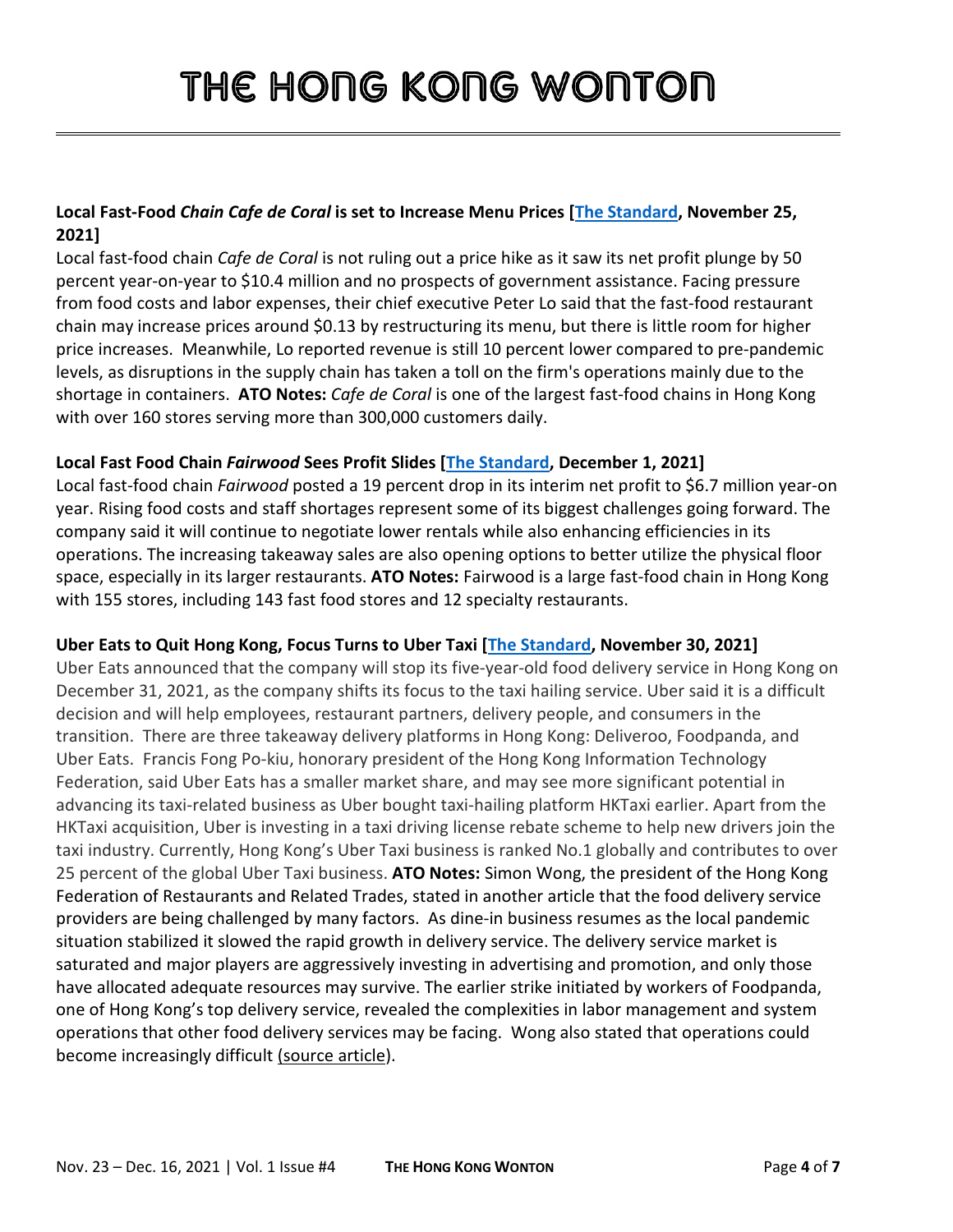*RETAIL*



**CitySuper Opens its First Convenience Store at a Subway station [\[CitySuper,](https://online.citysuper.com.hk/blogs/news/eki-store-opening) November 29, 2021]**  Retailer CitySuper opened its first convenience store "EKI" (Japanese for station) at one of the busiest MTR (subway) stations in Admiralty. **ATO Notes:** CitySuper is a high-end food retailer with four stores in Hong Kong. The initiative responds to consumer interest in ready-to-go meals. ATO Hong Kong has collaborated with CitySuper on various promotional activities highlighting quality U.S. foods and beverages.

#### **Hong Kong Retail Sales Surge 12 Percent in October as Rebound Extends for Nine Straight Months [\[South China Morning Post,](https://www.scmp.com/news/hong-kong/hong-kong-economy/article/3157887/hong-kong-retail-sales-surge-12-cent-october) November 30, 2021]**

Provisional figures released by the Census and Statistics Department showed October retail sales jumped 12 percent to \$3.9 billion. October 2021's retail sales figure was still 22.8 percent lower than the \$5.1 billion recorded in 2018, before the 2019 political protests and the COVID-19 pandemic. The turnaround in the city's retail sector finally started in February after the two-year slump. As the Hong Kong strict border measures under COVID-19 have carried on for more than 20 months, shopping centers can only rely on local consumption. **ATO Notes:** Despite the overall rise in retail, food sales dropped 6 percent to \$10 billion for the first 10 months of 2021. As the domestic COVID-19 situation has improved, consumers are dining-out more instead of buying and preparing meals at home.



**Seafood Expo Asia Will Move to Singapore in 2022 [\[Seafood Expo Asia,](https://www.seafoodexpo.com/asia/seafood-expo-asia-to-set-tenth-edition-in-singapore-in-2022/) December 7, 2021]**  Diversified Communications, organizer of one of the largest seafood trade shows "Seafood Expo Asia," announced that their tenth edition will take place September 14-16, 2022, at the Suntec Singapore Convention & Exhibition Centre. **ATO Notes:** Seafood Expo Asia used to take place in Hong Kong, but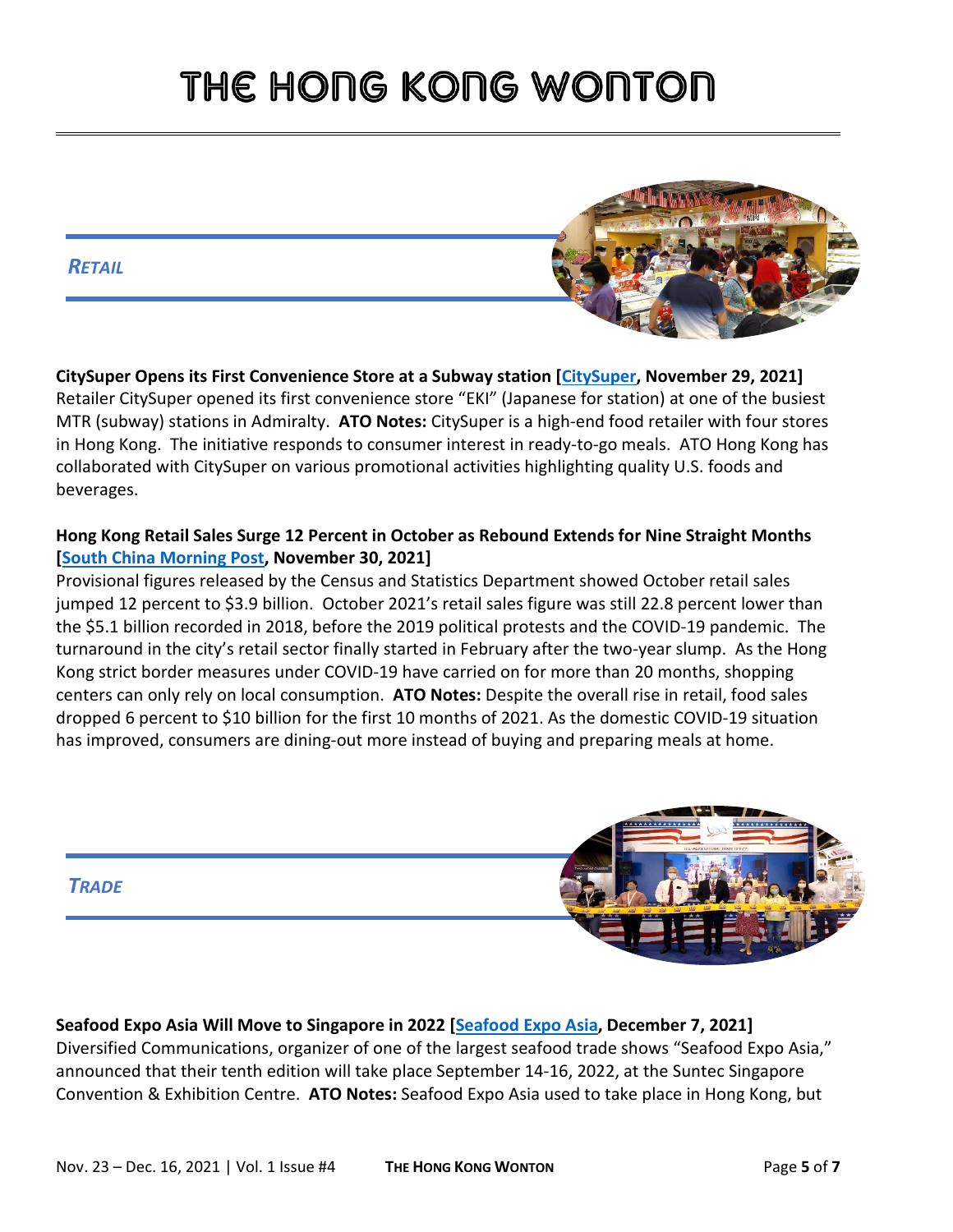the show was cancelled in 2019 due to political protests, and in 2020 due to COVID-19. The show became digital in 2021 and it is expected to be an in-person event in 2022 in Singapore.

#### **Hong Kong Police Seize CBD Products [\[SCMP,](https://www.scmp.com/news/hong-kong/law-and-crime/article/3157939/hong-kong-police-arrest-8-seize-1500-cbd-items-store) November 30, 2021]**

While cannabidiol (CBD) products are not illegal in Hong Kong, the Hong Kong police seized 1,500 items of food and non-food CBD products off store shelves after detecting traces of tetrahydrocannabinol (THC). Eight people related to the investigation have been arrested since early December. The arrest was based on the earlier collection and testing result of 50 different CBD products from various vendors across the city in late November. Of those fifty products, five have been found to contain THC, which is banned in Hong Kong (under a zero-tolerance policy). Of the remaining forty-five products, sixteen were found not to contain THC, while results for the remaining products are still pending. Products were mostly imported from the United States and Canada. **ATO Notes:** In recent years, Hong Kong has seen a surge of CBD products in the market. In response, the Hong Kong government issued a [notice](https://www.nd.gov.hk/pdf/CBD_Information_Note_English.pdf) cautioning the public of the risk of violating the law. Further information is available in ATO's Gain report: [Eligibility of CBD-Containing Foods to Hong Kong Remains Ambiguous](https://www.fas.usda.gov/data/hong-kong-eligibility-cbd-containing-foods-hong-kong-remains-ambiguous#:%7E:text=The%20eligibility%20of%20food%20and,in%20CBD%20and%20CBD%20products.&text=However%2C%20there%20are%20no%20reported,selling%20products%20containing%20CBD%20ingredients.) 

**How Hong Kong Traders Cope with Supply Chain Disruptions** [The 7th Food Safety Forum hosted by GS1 on December 1, 2021]

In a food safety forum themed "Food Safety in Times of Crisis: Rethink, Reset, Revive", representatives from various Hong Kong food-related entities voiced similar strategies to combat supply chain disruptions: 1) Traders tend to diversify supplies for both individual suppliers and country of origin. They source products from multiple suppliers and no longer rely on one major partner. 2) Traders now prefer to look for suppliers in the region, particularly from China because shipping schedule is less volatile, and the transportation time is shorter compared to products shipped from the United States or Europe. They have adopted the doctrine "the closer the better." 3) Traders tend to stock up more and discard the outdated approach of "just-in-time" inventory control. 4) Traders explore and evaluate the cost and efficiency of various transportation modes. A speaker shared that one of his clients shipped a consignment from Europe to China by train and then to Hong Kong by truck. **ATO Notes:** U.S. food and agricultural exports to Hong Kong slowed 11.4 percent to \$1.5 billion during the first ten months of 2021. (Source: U.S. Census Bureau Trade Data)

#### **Supply Chain Disruption Led to a 50 MT of Chicken Wings Donation to a Charity Organization [\[Food](https://www.facebook.com/FoodAngelHK/)  [Angel Facebook,](https://www.facebook.com/FoodAngelHK/) November 25, 2021]**

The supply chain disruption unexpectedly brought 50 MT of frozen chicken wings donated to Food Angel in November. Reportedly, an importer approached Food Angel donating two containers of frozen chicken wings amounting to about 50 MT. The importer said that as a result of chaotic shipping schedules, the imported shipment was stranded in Hong Kong and was not able to be re-exported to the final scheduled destination. Instead of paying the expensive storage fees, the importer decided to have the shipment donated. **ATO Notes:** Food Angel is a food rescue and food assistance program that collects edible surplus food from different sectors of the food industry that would otherwise be disposed. The collected food is then turned into meals in their central kitchens and served to the